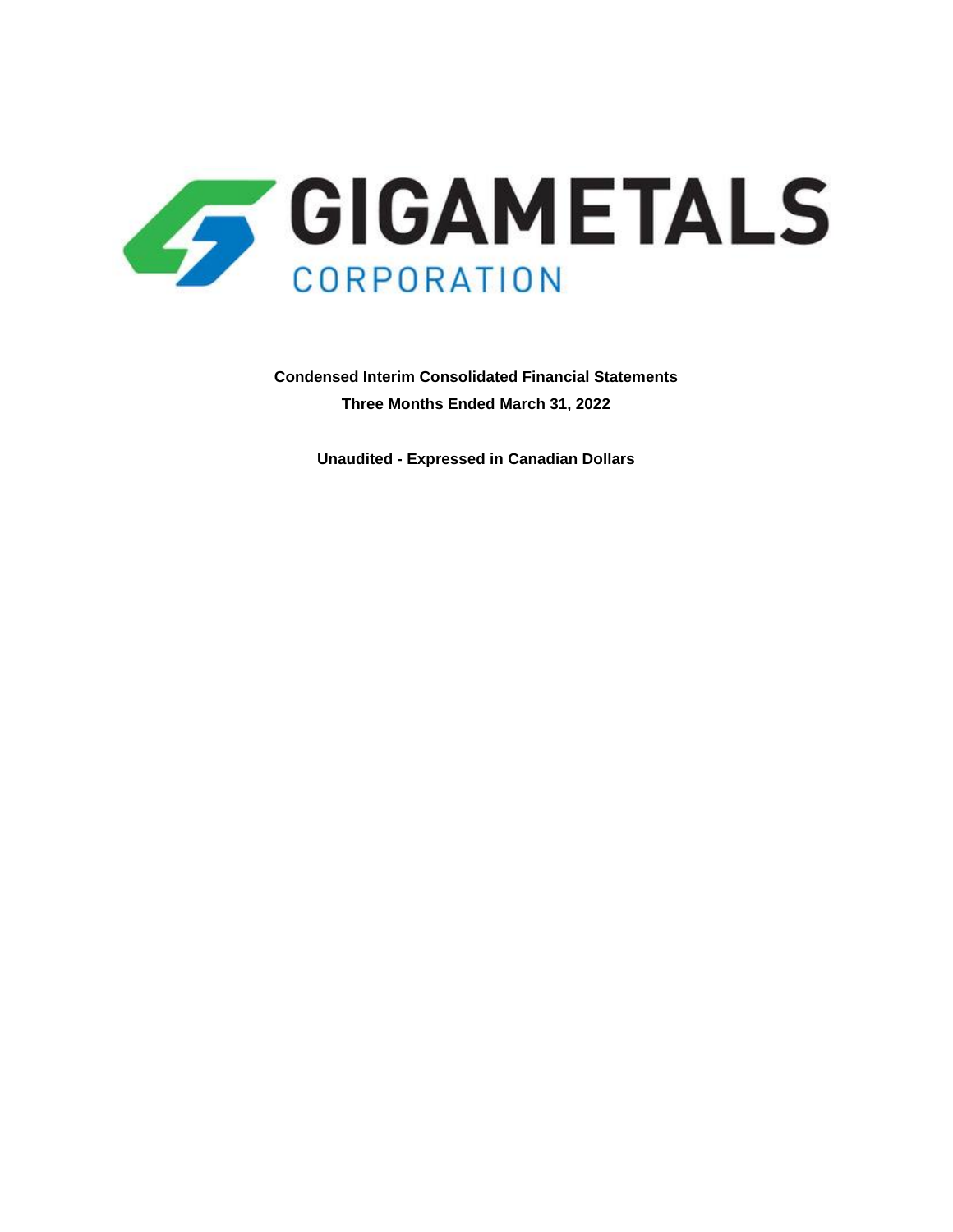# Giga Metals Corporation Condensed Interim Consolidated Statements of Financial Position As at March 31, 2022 and December 31, 2021 (Expressed in Canadian Dollars)

|                                               |              | March 31,<br>2022 | December 31,<br>2021 |
|-----------------------------------------------|--------------|-------------------|----------------------|
|                                               | <b>Notes</b> | \$                | \$                   |
| <b>ASSETS</b>                                 |              | (Unaudited)       | (Audited)            |
| <b>Current assets</b>                         |              |                   |                      |
| Cash and cash equivalents                     |              | 4,106,058         | 1,493,365            |
| Receivables                                   | 3            | 317,364           | 279,526              |
| Prepaid expenses and deposits                 |              | 133,555           | 160,335              |
|                                               |              | 4,556,977         | 1,933,226            |
| <b>Non-current assets</b>                     |              |                   |                      |
| <b>Reclamation deposits</b>                   |              | 424,000           | 424,000              |
| Equipment and right of use assets             | 4            | 157,034           | 182,657              |
| Exploration and evaluation assets             | 5            | 12,972,195        | 12,445,756           |
|                                               |              | 13,553,229        | 13,052,413           |
| <b>TOTAL ASSETS</b>                           |              | 18,110,206        | 14,985,639           |
| <b>LIABILITIES</b>                            |              |                   |                      |
| <b>Current liabilities</b>                    |              |                   |                      |
| Trade payables and accrued liabilities        | 6            | 272,104           | 341,225              |
| Lease obligation - short-term                 | 7            | 105,302           | 101,707              |
|                                               |              | 377,406           | 442,932              |
|                                               |              |                   |                      |
| <b>Non-current liabilities</b>                |              |                   |                      |
| Lease obligation - long-term<br>Loan          | 7<br>8       | 40,000            | 27,505<br>40,000     |
| Asset retirement obligations                  |              | 425,000           | 425,000              |
|                                               |              |                   |                      |
|                                               |              | 465,000           | 492,505              |
| <b>TOTAL LIABILITIES</b>                      |              | 842,406           | 935,437              |
| <b>EQUITY</b>                                 |              |                   |                      |
| Share capital                                 | 9            | 68,682,991        | 65,238,663           |
| Share-based payment reserve                   | 10           | 10,127,668        | 9,567,417            |
| Accumulated other comprehensive income (loss) |              |                   |                      |
| ("AOCI(L)")                                   |              | 15,947            | (3,237)              |
| Accumulated deficit                           |              | (61, 558, 806)    | (60, 752, 641)       |
| <b>TOTAL EQUITY</b>                           |              | 17,267,800        | 14,050,202           |
| <b>TOTAL LIABILITIES AND EQUITY</b>           |              | 18,110,206        | 14,985,639           |

Nature and continuance of operations (Note 1) Commitments (Notes 7, 8 and 9)

## **APPROVED BY:**

**DIRECTOR** *"MARK JARVIS"*

**DIRECTOR** *"LYLE DAVIS"*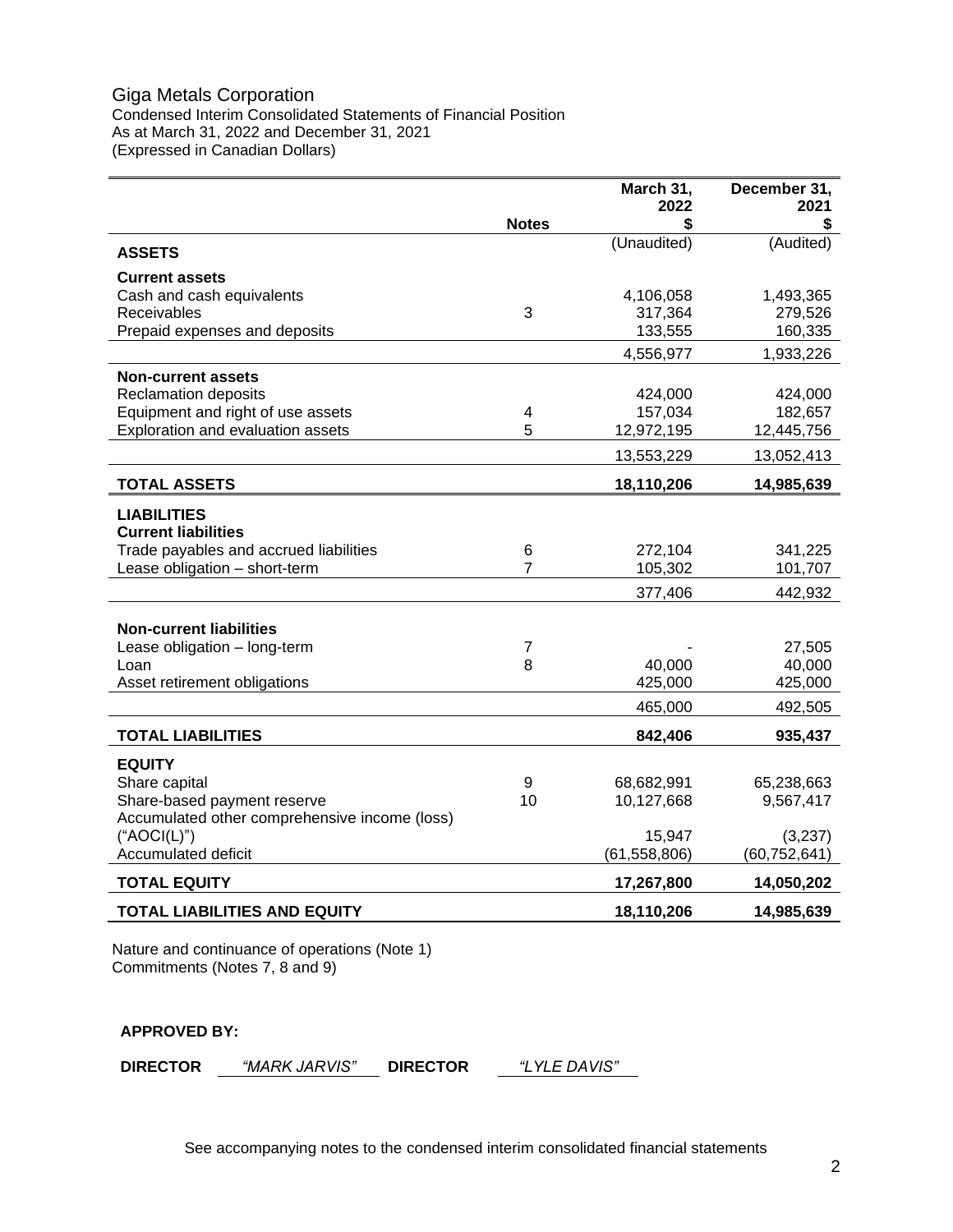# Giga Metals Corporation

Condensed Interim Consolidated Statements of Comprehensive Loss For the three months ended March 31, 2022 and 2021 Unaudited - Expressed in Canadian Dollars

|                                                         |              | 2022       | 2021       |
|---------------------------------------------------------|--------------|------------|------------|
|                                                         | <b>Notes</b> | \$         | \$         |
|                                                         |              |            |            |
| <b>Operating expenses</b>                               |              |            |            |
| Amortization                                            | 4            | 25,623     | 24,478     |
| Consulting fees                                         |              | 104,470    | 94,865     |
| Corporate communications and investor relations         |              | 51,568     | 136,980    |
| Legal, accounting and audit                             | 11           | 128,314    | 69,133     |
| Management and directors fees                           | 11           | 65,893     | 65,758     |
| Office and general                                      |              | 114,207    | 65,135     |
| Travel and accommodation                                |              | 3,560      |            |
| Stock-based compensation                                | 9,11         | 322,335    | 143,593    |
|                                                         |              | 815,970    | 599,942    |
| <b>Other items</b>                                      |              |            |            |
| Interest income                                         |              | (2,078)    | (2,824)    |
| Finance charge on lease                                 |              | 3,545      | 6,146      |
| Income from sublease of office                          | 7, 11        | (11, 272)  | (11, 158)  |
|                                                         |              | (9,805)    | (7, 836)   |
|                                                         |              |            |            |
| Loss for the period                                     |              | (806,165)  | (592, 106) |
|                                                         |              |            |            |
| Other comprehensive income (loss)                       |              |            |            |
| Exchange gain (loss) on translation of foreign accounts |              | 19,184     | (2, 157)   |
|                                                         |              |            |            |
| <b>Comprehensive loss for the period</b>                |              | (786,981)  | (594,263)  |
|                                                         |              |            |            |
| Loss per share – basic and diluted                      | 9            | (0.01)     | (0.01)     |
| Weighted average number of shares outstanding -         |              |            |            |
| basic and diluted                                       | 9            | 92,740,221 | 70,344,850 |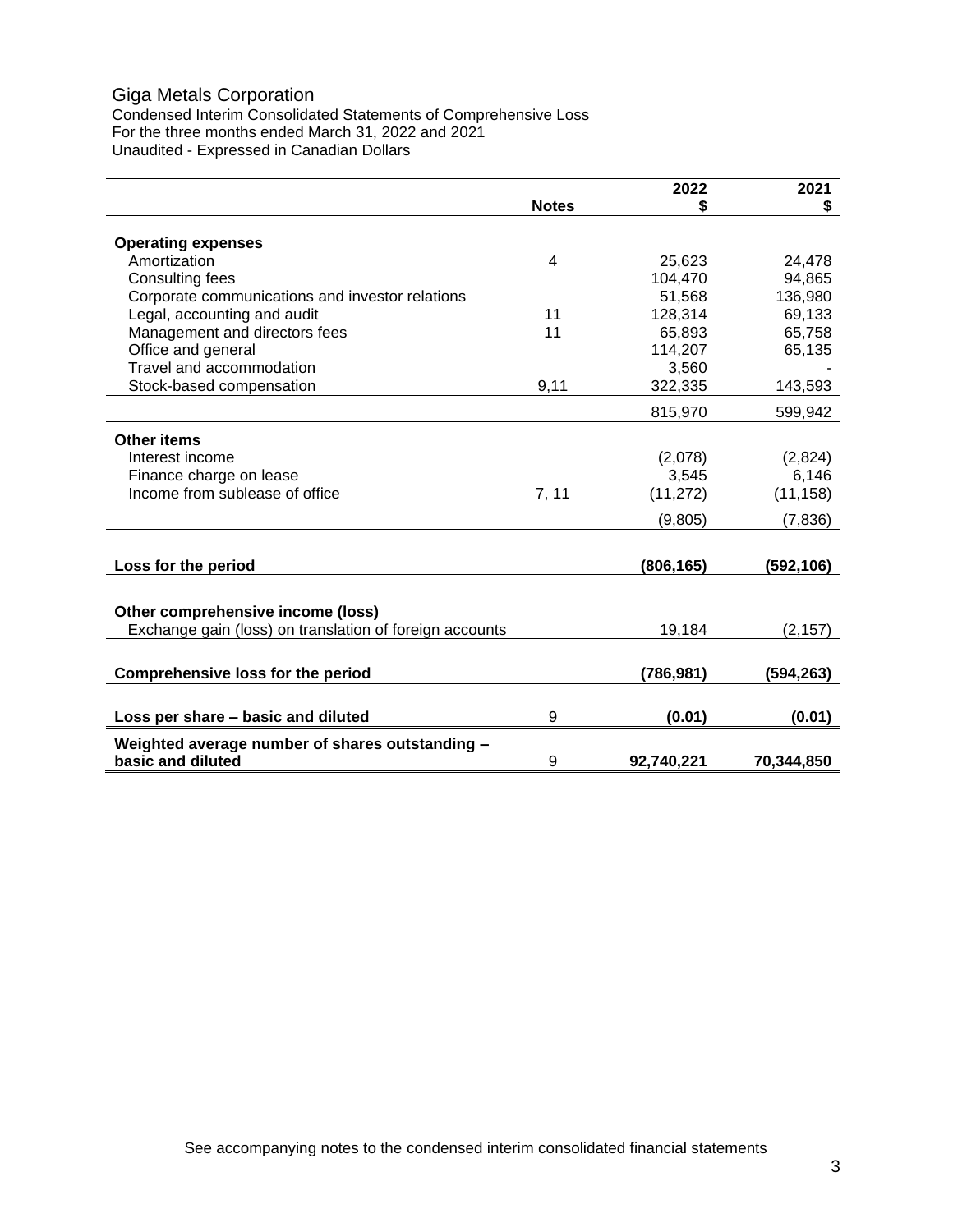# Giga Metals Corporation

Condensed Interim Consolidated Statement of Changes in Equity For the three months ended March 31, 2022 and 2021 Unaudited - Expressed in Canadian Dollars

|                                                                                                |                  | Share capital            |                          |                                         |          |                              |                            |
|------------------------------------------------------------------------------------------------|------------------|--------------------------|--------------------------|-----------------------------------------|----------|------------------------------|----------------------------|
|                                                                                                | <b>Notes</b>     | Number of<br>shares<br># | Amount<br>\$             | Share-based<br>payment<br>reserve<br>\$ | AOCI(L)  | Accumulated<br>deficit<br>\$ | Total<br>\$                |
| Balance at December 31, 2020                                                                   |                  | 70,344,850               | 60,173,313               | 7,417,335                               | (933)    | (58,014,482)                 | 9,575,233                  |
| Stock-based compensation<br>Comprehensive loss for the period                                  | 9                |                          |                          | 143,593                                 | (2, 157) | (592, 106)                   | 143,593<br>(594, 263)      |
| Balance at March 31, 2021                                                                      |                  | 70,344,850               | 60,173,313               | 7,560,928                               | (3,090)  | (58,606,588)                 | 9,124,563                  |
| Public offering of flow-through units                                                          |                  | 5,686,123                | 2,729,339                | 170,584                                 |          |                              | 2,899,923                  |
| Transfer to flow-through premium liability<br>Public offering of units<br>Share issuance costs |                  | 8,997,455                | (341, 167)<br>3,778,931  | 269,924                                 |          |                              | (341, 167)<br>4,048,855    |
| Cash finders' fees<br>Brokers' warrants                                                        |                  |                          | (451, 671)<br>(467, 200) | 467,200                                 |          |                              | (451, 671)                 |
| Other fees                                                                                     |                  |                          | (323, 641)               |                                         |          |                              | (323, 641)                 |
| Exercise of options<br>Transfer on the exercise of options                                     |                  | 625,000                  | 93,750<br>47,009         | (47,009)                                |          |                              | 93,750                     |
| Stock-based compensation<br>Comprehensive loss for the period                                  |                  |                          |                          | 1,145,790                               | (147)    | (2, 146, 053)                | 1,145,790<br>(2, 146, 200) |
| Balance at December 31, 2021                                                                   |                  | 85,653,428               | 65,238,663               | 9,567,417                               | (3,237)  | (60, 752, 641)               | 14,050,202                 |
| Public offering of units<br>Share issuance costs                                               | 9                | 12,075,700               | 3,984,981                | 120,757                                 |          |                              | 4,105,738                  |
| Cash finders' fees                                                                             | 9                |                          | (246, 344)               |                                         |          |                              | (246, 344)                 |
| Brokers' warrants<br>Other fees                                                                | 9<br>9           |                          | (145, 849)<br>(220, 900) | 145,849                                 |          |                              | (220,900)                  |
| Exercise of options                                                                            | 9                | 125,000                  | 43,750                   |                                         |          |                              | 43,750                     |
| Transfer on the exercise of options<br>Stock-based compensation                                | $\boldsymbol{9}$ |                          | 28,690                   | (28,690)<br>322,335                     |          |                              | 322,335                    |
| Comprehensive loss for the period                                                              |                  |                          |                          |                                         | 19,184   | (806, 165)                   | (786, 981)                 |
| Balance at March 31, 2022                                                                      |                  | 97,854,128               | 68,682,991               | 10,127,668                              | 15,947   | (61, 558, 806)               | 17,267,800                 |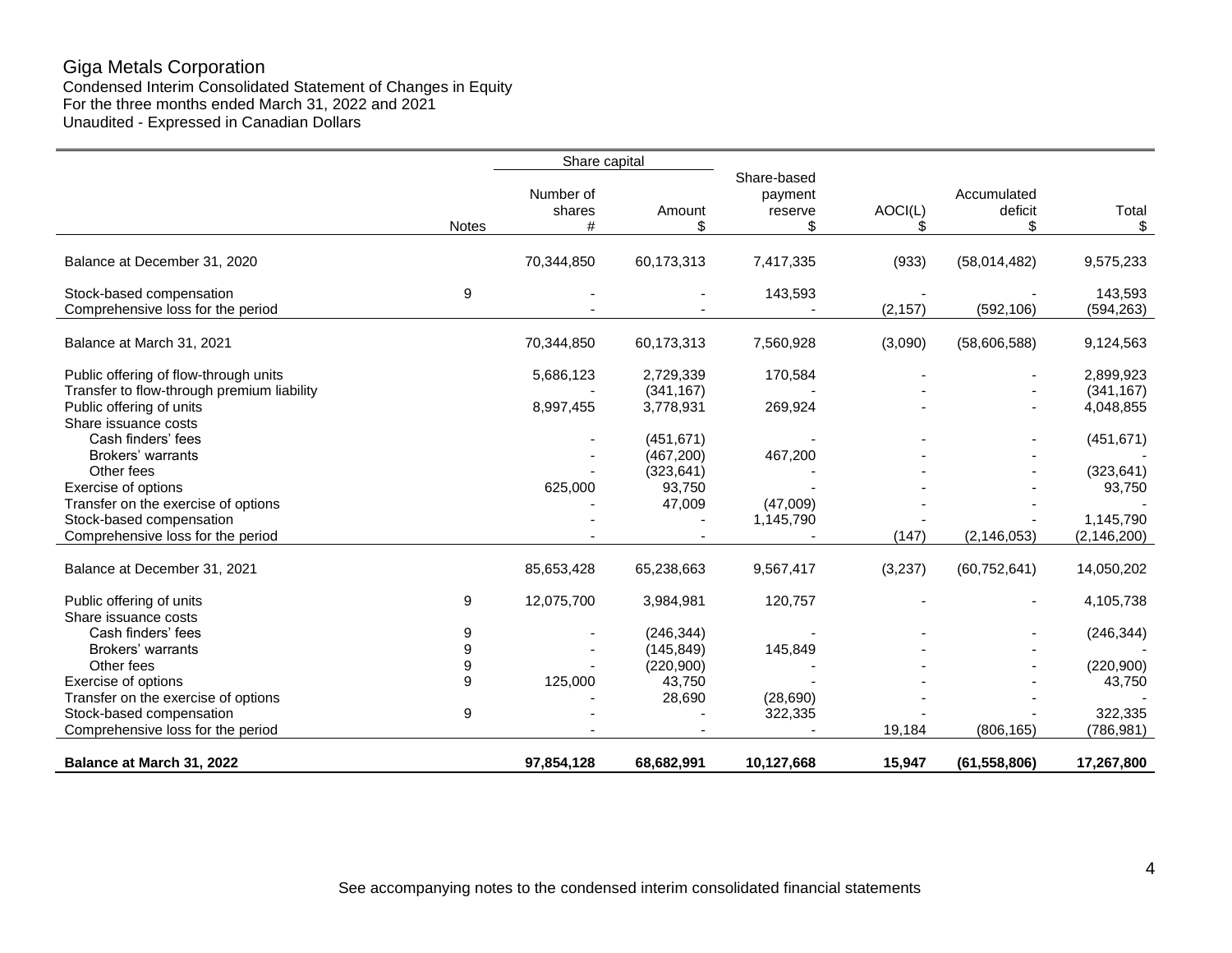# Giga Metals Corporation

Condensed Interim Consolidated Statements of Cash Flows For the three months ended March 31, 2022 and 2021 Unaudited - Expressed in Canadian Dollars

| \$<br><b>Operating activities</b><br>Loss for the period<br>(592, 106)<br>(806, 165) |
|--------------------------------------------------------------------------------------|
|                                                                                      |
|                                                                                      |
|                                                                                      |
| Adjustments for:                                                                     |
| Amortization<br>25,623<br>24,478                                                     |
| 143,593<br>Stock-based compensation<br>322,335                                       |
| Changes in non-cash working capital items:                                           |
| <b>Receivables</b><br>(37, 838)<br>(4,682)                                           |
| Prepaid expenses and deposits<br>26,780<br>(30, 963)                                 |
| Trade payables and accrued liabilities<br>135,701<br>160,707                         |
| Net cash flows used in operating activities<br>(333, 564)<br>(298, 973)              |
|                                                                                      |
| <b>Investing activities</b>                                                          |
| Expenditures on exploration and evaluation assets<br>(712, 077)<br>(175, 179)        |
| Purchase of equipment<br>(1, 337)                                                    |
| Increase in reclamation deposits<br>(192,000)                                        |
| Net cash flows used in investing activities<br>(712, 077)<br>(368, 516)              |
| <b>Financing activities</b>                                                          |
| Proceeds from issuance of common shares<br>4,149,488                                 |
| Share issuance costs<br>(467, 244)                                                   |
| Deferred financing fees<br>(58, 824)                                                 |
| (20, 714)<br>Principal repayment of lease obligation<br>(23, 910)                    |
| Net cash flows provided by (used in) financing activities<br>3,658,334<br>(79, 538)  |
| Increase (decrease) in cash and cash equivalents<br>2,612,693<br>(747, 027)          |
| Cash and cash equivalents, beginning<br>1,493,365<br>3,762,980                       |
|                                                                                      |
| Cash and cash equivalents, ending<br>4,106,058<br>3,015,953                          |
|                                                                                      |
| Cash<br>369,570<br>215,859                                                           |
| 2,800,094<br>Cash equivalents<br>3,736,488                                           |
|                                                                                      |
| Cash received for interest<br>1,955<br>228                                           |
| 6,146<br>Cash paid for interest<br>3,545                                             |
| Cash paid for taxes                                                                  |

Supplemental cash flow information (Note 13)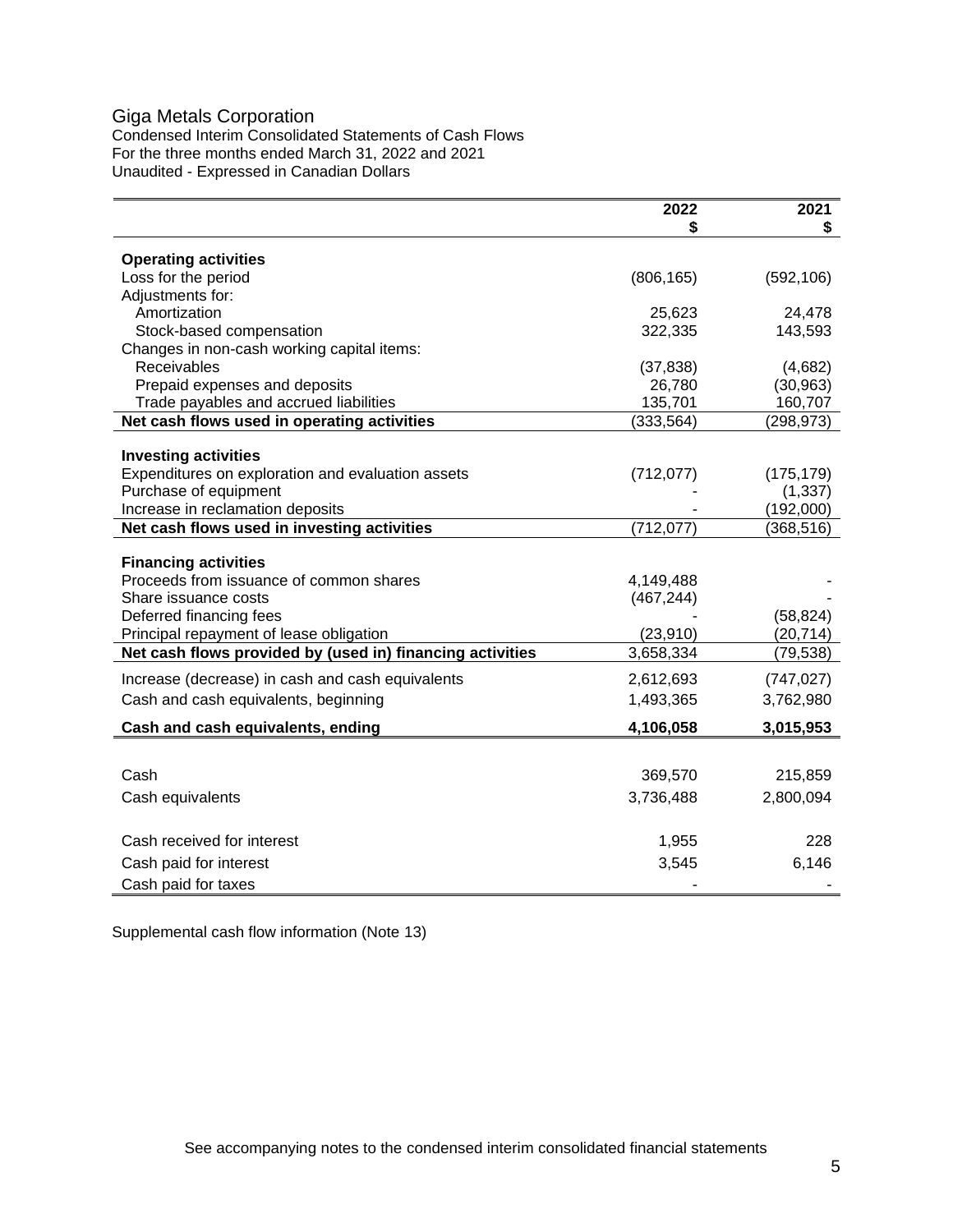## **1. Nature and continuance of operations**

Giga Metals Corporation (the "Company" or "Giga Metals") was incorporated on January 17, 1983, under the laws of the province of British Columbia, Canada, and its principal activity is the acquisition and exploration of mineral properties in Canada. The Company's common shares are listed for trading on the TSX Venture Exchange ("TSXV") under the symbol "GIGA" and the OTCQX under the symbol "HNCKF". 13,667,755 warrants of the Company commenced trading on the TSXV under the symbol "GIGA.WT" effective May 27, 2021. The warrants were issued under a warrant indenture dated April 23, 2021 pursuant to the Company's short form prospectus dated April 19, 2021. 12,535,000 warrants of the Company commenced trading on the TSXV under the symbol "GIGA.WT.A" effective February 23, 2022.

The head office, principal address and records office of the Company are located at 700 West Pender Street, Suite 203, Vancouver, British Columbia, Canada, V6C 1G8. The Company's registered address is 2500 Park Place, 666 Burrard Street, Vancouver, British Columbia, Canada, V6C 2X8.

These condensed interim consolidated financial statements have been prepared on the assumption that the Company and its subsidiaries will continue as a going concern, meaning it will continue in operation for the foreseeable future and will be able to realize assets and discharge liabilities in the ordinary course of operations. As at March 31, 2022, the Company's accumulated deficit was \$61,558,806, the Company had not advanced its mineral properties to commercial production and the Company has no other source of revenue from its operations. The Company's continuation as a going concern is dependent upon the successful results from its mineral property exploration activities and its ability to attain profitable operations and generate funds there from and/or raise equity capital or borrowings sufficient to meet current and future obligations. These material uncertainties may cast significant doubt upon the Company's ability to continue as a going concern. As at March 31, 2022, the Company had working capital of \$4,179,571, giving the Company the ability to meet current obligations.

The Company's business may be affected by changes in political and market conditions, such as interest rates, availability of credit, inflation rates, changes in laws, and national and international circumstances. Recent geopolitical events, including, the outbreaks of the coronavirus (COVID-19) pandemic, relations between NATO and Russian Federation regarding the situation in Ukraine, and potential economic global challenges such as the risk of the higher inflation and energy crises, may create further uncertainty and risk with respect to the prospects of the Company's business.

## **2. Basis of preparation**

These condensed interim consolidated financial statements have been prepared in accordance with International Financial Reporting Standards ("IFRS") as issued by the International Accounting Standards Board ("IASB") applicable to the preparation of interim financial statements, including IAS 34 - Interim Financial Reporting. These condensed interim consolidated financial statements should be read in conjunction with the annual consolidated financial statements for the year ended December 31, 2021 which have been prepared in accordance with IFRS as issued by the IASB.

In the preparation of these interim condensed consolidated financial statements, the Company has used the same accounting policies and methods of computation as in the annual consolidated financial statements for the year ended December 31, 2021.

The preparation of interim financial statements requires management to make judgements, estimates and assumptions that affect the application of accounting policies and the reported amounts of assets and liabilities, income and expense. Actual results may differ from these estimates.

References herein to "\$" are to the Canadian dollar and "US\$" are to the United States dollar.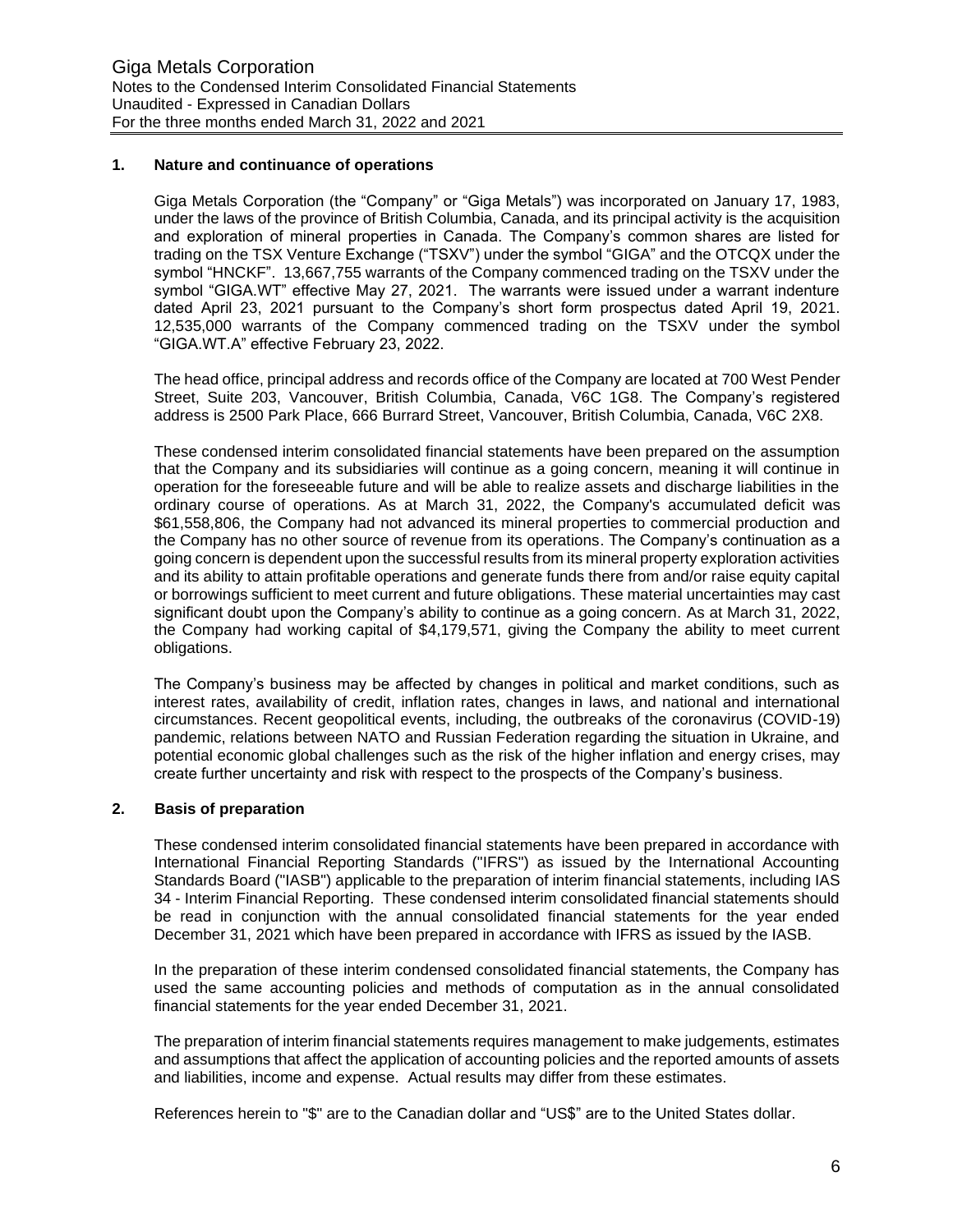These condensed interim consolidated financial statements were approved by the Board of Directors on May 30, 2022.

# **3. Receivables**

|                                                 | March 31,<br>2022 | December 31,<br>2021 |
|-------------------------------------------------|-------------------|----------------------|
| Goods and Service sales tax                     | 122.450           | 90.281               |
| British Columbia mining exploration tax credits | 184,940           | 184,940              |
| Interest receivable and other receivables       | 9.974             | 4,305                |
|                                                 | 317,364           | 279.526              |

# **4. Equipment and right of use assets**

|                       | <b>Right of use</b> |                 |                 | <b>Exploration</b> |         |
|-----------------------|---------------------|-----------------|-----------------|--------------------|---------|
|                       | assets -            | <b>Motor</b>    | <b>Computer</b> | and office         |         |
|                       | leases              | <b>Vehicles</b> | equipment       | equipment          | Total   |
|                       |                     |                 |                 |                    | \$      |
| Cost:                 |                     |                 |                 |                    |         |
| At December 31, 2020  | 347,048             | 45,652          | 78,294          | 63,991             | 534,985 |
| Additions             |                     | 26,874          | 11,210          |                    | 38,084  |
| At December 31, 2021  | 347,048             | 72,526          | 89,504          | 63,991             | 573,069 |
| Additions             |                     |                 |                 |                    |         |
| At March 31, 2022     | 347,048             | 72,526          | 89,504          | 63,991             | 573,069 |
|                       |                     |                 |                 |                    |         |
| Depreciation:         |                     |                 |                 |                    |         |
| At December 31, 2020  | 151,837             | 34,951          | 45,671          | 59,277             | 291,736 |
| Charge for the year   | 86,764              | 5,532           | 5,379           | 1,001              | 98,676  |
| At December 31, 2021  | 238,601             | 40,483          | 51,050          | 60,278             | 390,412 |
| Charge for the period | 21,691              | 2,366           | 1,381           | 185                | 25,623  |
| At March 31, 2022     | 260,292             | 42,849          | 52,431          | 60,463             | 416,035 |
|                       |                     |                 |                 |                    |         |
| Net book value:       |                     |                 |                 |                    |         |
| At December 31, 2021  | 108,447             | 32,043          | 38,454          | 3,713              | 182,657 |
| At March 31, 2022     | 86,756              | 29,677          | 37,073          | 3,528              | 157,034 |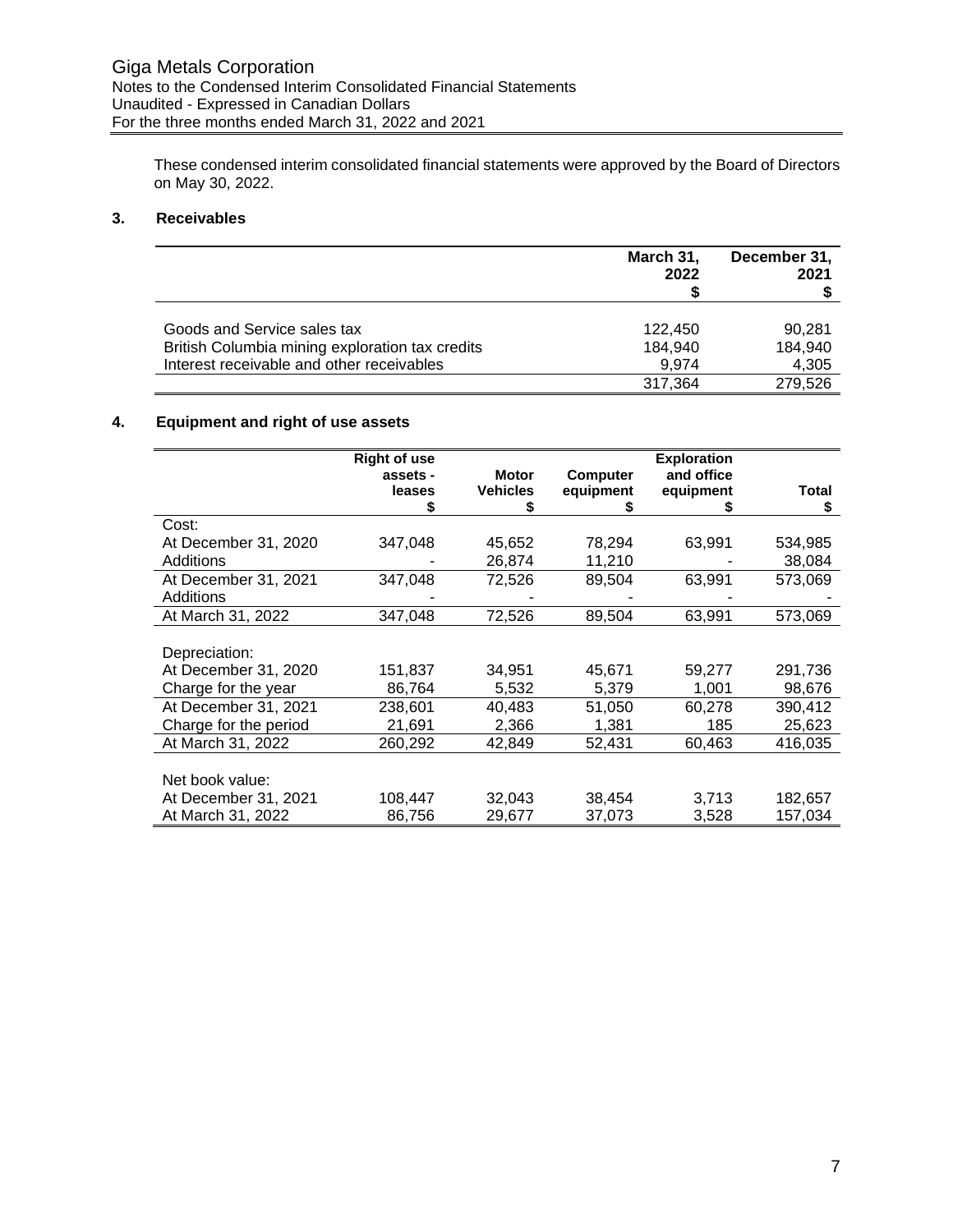# **5. Exploration and evaluation assets**

The Company's deferred exploration costs are as follows:

|                                                   | Balance,<br>December 31, |           | Balance,<br>Change in year<br>December 31,<br>Change in period |         |                   |
|---------------------------------------------------|--------------------------|-----------|----------------------------------------------------------------|---------|-------------------|
|                                                   | 2020                     | 2021      | 2021                                                           | 2022    | March 31,<br>2022 |
|                                                   | \$                       | \$        | \$                                                             | \$      | \$                |
| <b>Turnagain Nickel Cobalt Project</b>            |                          |           |                                                                |         |                   |
| Mineral property interests                        | 179,500                  |           | 179,500                                                        |         | 179,500           |
| Assays and testing                                | 2,359,872                | 112,465   | 2,472,337                                                      | 119,564 | 2,591,901         |
| Claims renewal / staking                          | 479,199                  | 2,734     | 481,933                                                        | 2,120   | 484,053           |
| Drilling                                          | 14,361,757               | 2,017,730 | 16,379,487                                                     |         | 16,379,487        |
| <b>Environmental studies</b>                      | 1,902,718                | 228,667   | 2,131,385                                                      | 16,977  | 2,148,362         |
| Exploration data management                       | 977,516                  | 21,341    | 998,857                                                        | 7,671   | 1,006,528         |
| <b>First Nations</b>                              | 275,944                  | 62,018    | 337,962                                                        | 20,000  | 357,962           |
| Geochemistry                                      | 111,066                  |           | 111,066                                                        |         | 111,066           |
| Geological and engineering services               | 11,259,375               | 1,362,200 | 12,621,575                                                     | 62,984  | 12,684,559        |
| Geophysical services                              | 854,079                  | 93,819    | 947,898                                                        | 24,500  | 972,398           |
| Metallurgy                                        | 4,908,794                | 73,294    | 4,982,088                                                      | 67,532  | 5,049,620         |
| Petrographic work                                 | 43,957                   |           | 43,957                                                         |         | 43.957            |
| Project management                                | 106,015                  |           | 106,015                                                        |         | 106,015           |
| Survey, mapping and camp                          | 2,892,783                | 1,935,482 | 4,828,265                                                      | 20,704  | 4,848,969         |
| Transportation                                    | 3,000,445                | 615,557   | 3,616,002                                                      |         | 3,616,002         |
| Advances                                          |                          | 100,000   | 100,000                                                        | 175,098 | 275,098           |
| Cost recovery                                     | (56, 480)                |           | (56, 480)                                                      |         | (56, 480)         |
| Asset retirement obligations                      | 275,000                  | 150,000   | 425,000                                                        |         | 425,000           |
| Property impairments                              | (33,058,924)             |           | (33,058,924)                                                   |         | (33,058,924)      |
| BC refundable mining exploration tax credits      | (3,228,472)              | (180,089) | (3,408,561)                                                    |         | (3,408,561)       |
| Federal non-refundable mining tax credits, net of |                          |           |                                                                |         |                   |
| valuation allowance                               | (61, 185)                |           | (61, 185)                                                      |         | (61, 185)         |
| Book value at date of sale of net smelter royalty | (1,777,377)              |           | (1,777,377)                                                    |         | (1,777,377)       |
|                                                   | 5,805,582                | 6,595,218 | 12,400,800                                                     | 517,150 | 12,917,950        |
| <b>Brazil Project</b>                             |                          |           |                                                                |         |                   |
| Assays and testing                                |                          | 3,816     | 3,816                                                          | 2,235   | 6,051             |
| Claims renewal / staking                          | 3,258                    | 33,958    | 37,216                                                         |         | 37,216            |
| Geological and engineering services               |                          | 4,157     | 4,157                                                          |         | 4,157             |
| Foreign exchange translation adjustment           |                          | (233)     | (233)                                                          | 7,054   | 6,821             |
|                                                   | 3,258                    | 41,698    | 44,956                                                         | 9,289   | 54,245            |
|                                                   | 5,808,840                | 6,636,916 | 12,445,756                                                     | 526,439 | 12,972,195        |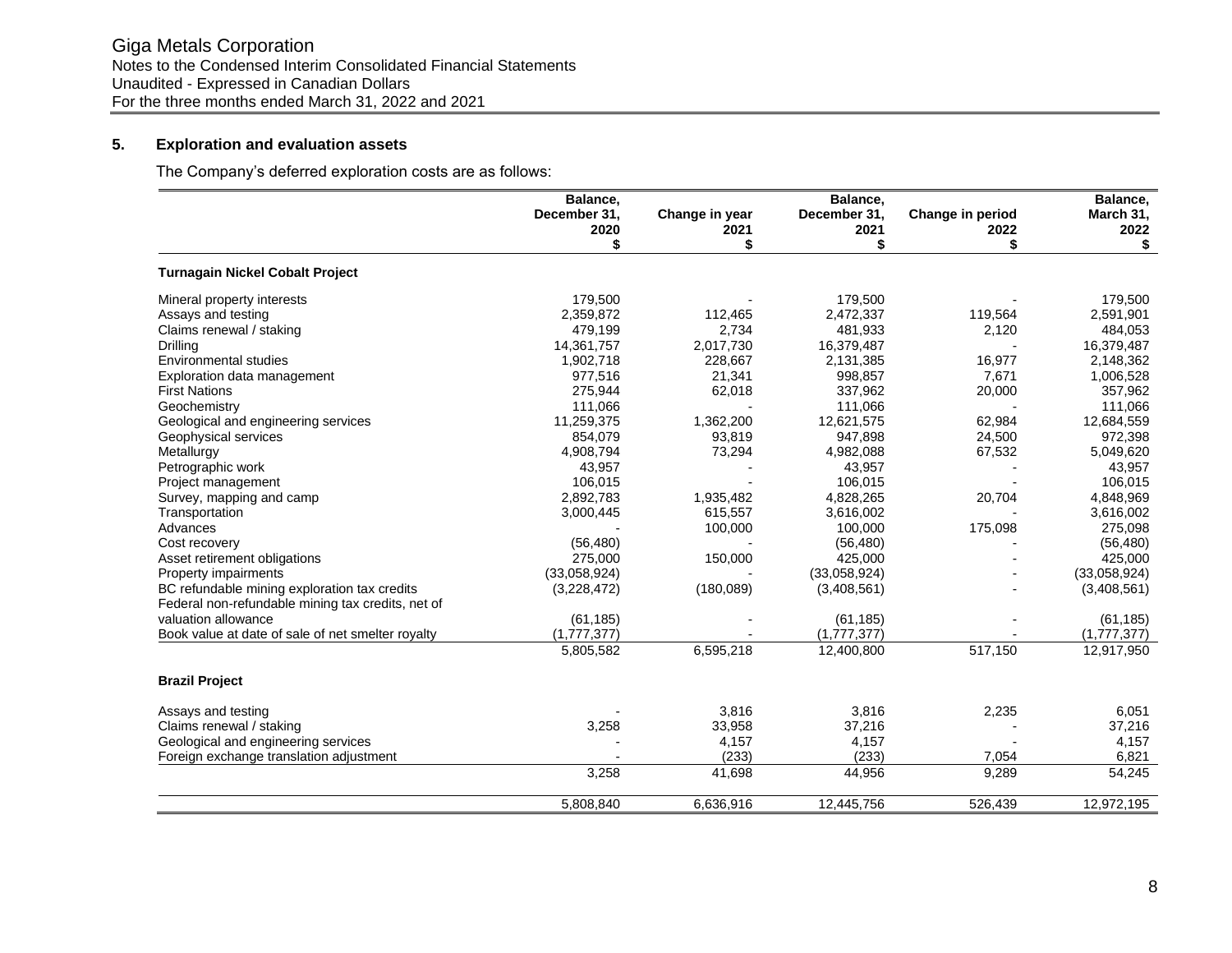## **Turnagain Cobalt Nickel Project**

The Company has a 100% interest in certain mineral claims, located along the Turnagain River in British Columbia, Canada. One claim is subject to a 4% net smelter return royalty ("NSR"). The Company has the option to purchase all or part of the NSR within four years of commercial production for a price of \$1,000,000 per 1% NSR.

In July 2018, the Company sold a 2% NSR on all future metal production from the Turnagain Nickel-Cobalt Project. The Company has the right to repurchase 0.5% of the 2% NSR ("Repurchase Option") for US\$20 million, which if exercised would result in a 1.5% remaining NSR. The one-time Repurchase Option is only exercisable prior to the fifth anniversary of the NSR Agreement. The purchaser of the NSR has a right of first refusal on any future sale by Giga Metals of a royalty or product stream or similar instrument.

#### **Brazil Project**

In December 2020, the Company staked 24 exploration permits in southern Piauí State, Northeast Region, Brazil.

#### **6. Trade payables and accrued liabilities**

|                            | March 31, | December 31, |  |  |
|----------------------------|-----------|--------------|--|--|
|                            | 2022      | 2021         |  |  |
|                            |           |              |  |  |
| Trade payables             | 111.264   | 278.244      |  |  |
| <b>Accrued liabilities</b> | 160.840   | 62,981       |  |  |
|                            | 272,104   | 341,225      |  |  |

## **7. Lease obligations**

The Company entered into an office lease in April 1, 2019 and the Company recognized a lease obligation with respect to the lease. The terms and the outstanding balances as at March 31, 2022 and December 31, 2021 are as follows:

|                                                           | March 31,  | December 31, |
|-----------------------------------------------------------|------------|--------------|
|                                                           | 2022       | 2021         |
|                                                           |            |              |
| Right-of-use asset from office lease repayable in monthly |            |              |
| instalments of \$9,364 and an interest rate of 12.5% per  |            |              |
| annum and an end date of March 31, 2023                   | 105.302    | 129.212      |
| Less: current portion                                     | (105, 302) | (101, 707)   |
| Non-current portion                                       |            | 27,505       |

The following is a schedule of the Company's future minimum lease payments related to the office lease obligation: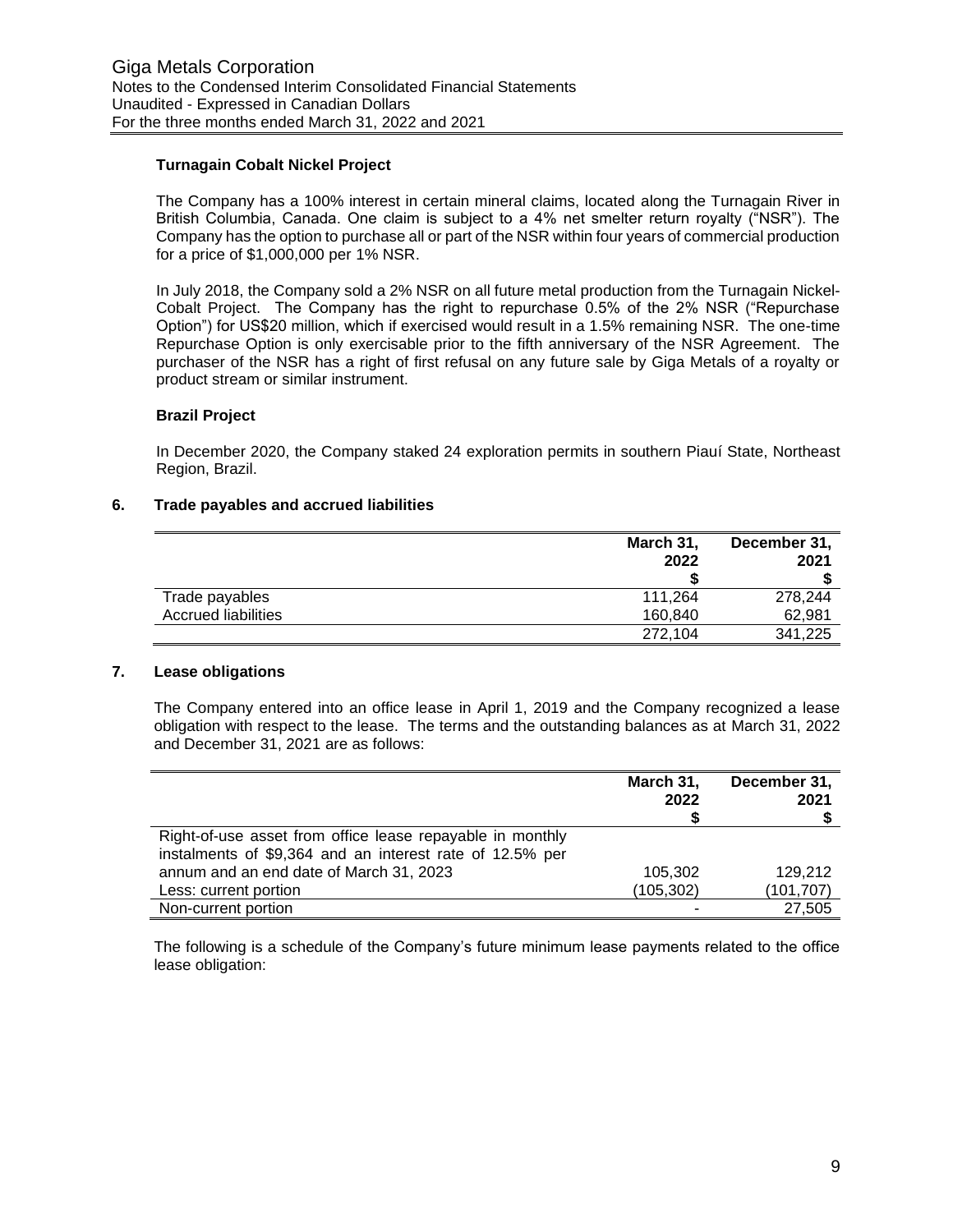|                                               | March 31,<br>2022 |
|-----------------------------------------------|-------------------|
| 2022                                          | 84,153            |
| 2023                                          | 28,051            |
| Total minimum lease payments                  | 112,204           |
| Less: imputed interest                        | (6,902)           |
| Total present value of minimum lease payments | 105,302           |
| Less: current portion                         | (105, 302)        |
| Non-current portion                           |                   |

The Company subleases part of their office space to other companies. One sublease with a related party (Note 11) is month to month lease at a rate of \$2,346 per month and one sublease is for a period of four years at \$1,374 per month. The total lease income from the subleasing of the office for the three months ended March 31, 2022 was \$11,272 (2021 - \$11,158).

## **8. Loan**

During the year ended December 31, 2020, the Company obtained an unsecured \$40,000 loan as part of the government's economic response plan to the COVID-19 pandemic. The loan is interest free and is eligible for 25% forgiveness if \$30,000 is repaid by December 31, 2023. If not repaid in full by the maturity date, the loan will be converted into a loan at a fixed interest rate of 5% per annum with a maturity date of December 31, 2025.

## **9. Share capital**

## *Authorized share capital*

Unlimited number of common shares without par value.

## *Issued share capital*

At March 31, 2022, there were 97,854,128 issued and fully paid common shares (December 31, 2021  $-85.653.428$ .

## *Financings*

During the three months ended March 31, 2022, the following equity financings were completed:

I) On February 8, 2022, the Company completed a marketed public offering of 12,075,700 units (the "Units") of the Company for gross proceeds of \$4,105,738. The Units were priced at \$0.34 and are comprised of one common share and one warrant. Each warrant entitles the holder thereof to purchase one common share at a price of \$0.45 until February 8, 2025.

The Company used the residual method to value the share purchase warrants within the Units with a value of \$120,757 allocated to the share purchase warrants.

In connection with the offering, the Company paid a cash commission equal to 6% of the gross proceeds (\$246,344) and 724,542 compensation warrants. Each compensation warrant shall entitle the holder thereof to purchase one Unit at the exercise price of \$0.34 until February 8, 2025. The Company incurred other cash issuance costs including legal and filing fees of \$220,900.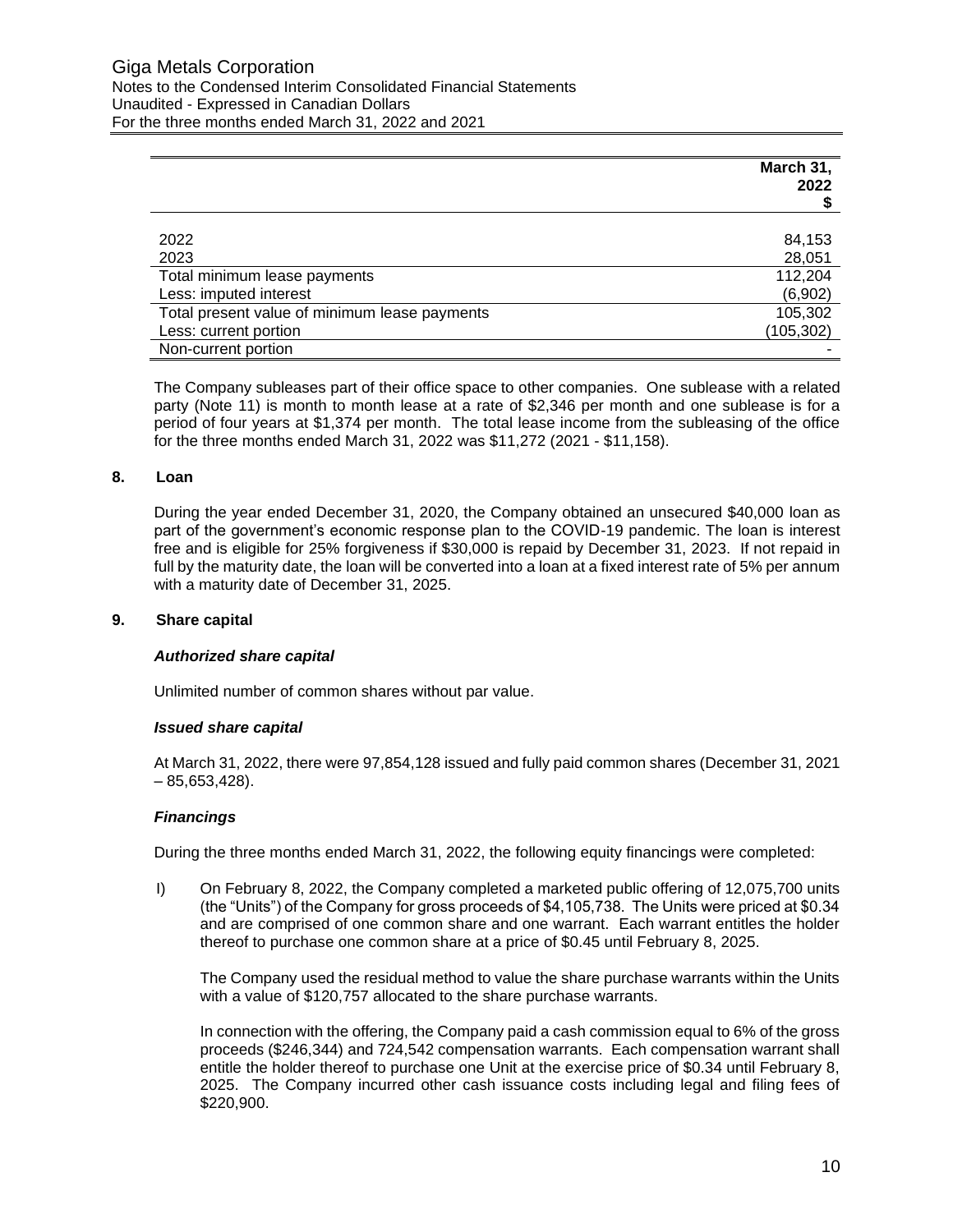The fair value of \$145,849 for the brokers' warrants was estimated using the Black-Scholes Option Pricing Model and was charged to share issue costs and credited to share-based payment reserve. The assumptions used in the Black-Scholes Option Pricing Model were as follows: share price of \$0.33; exercise price of \$0.44; expected volatility of 99%; expected life of 3 years; a risk-free interest rate of 0.95%; and an expected dividend rate of nil.

During the three months ended March 31, 2021, the Company did not complete any equity financings.

#### *Basic and diluted loss per share*

The calculation of basic and diluted loss per share for the three months ended March 31, 2022 was based on the loss attributable to common shareholders of \$806,165 (2021 - \$592,106) and the weighted average number of common shares outstanding of 92,740,221 (2021 – 70,344,850).

Diluted loss per share did not include the effect of 9,515,000 stock options and 28,372,224 warrants as the effect would be anti-dilutive.

#### *Stock options*

The Company has adopted an incentive stock option plan, which provides that the Board of Directors of the Company may from time to time, in its discretion, and in accordance with the Exchange requirements, grant to directors, officers, employees and technical consultants to the Company, nontransferable stock options to purchase common shares, provided that the number of common shares reserved for issuance will not exceed 10% of the Company's issued and outstanding common shares. Such options will be exercisable for a period of up to 5 years from the date of grant. In connection with the foregoing, the number of common shares reserved for issuance to any one optionee will not exceed five percent (5%) of the issued and outstanding common shares and the number of common shares reserved for issuance to all investor relations and technical consultants will not exceed two percent (2%) of the issued and outstanding common shares. Options may be exercised no later than 90 days following cessation of the optionee's position with the Company or 30 days following cessation of an optionee conducting investor relations activities' position.

On exercise, each option allows the holder to purchase one common share of the Company. The changes in options during the three months ended March 31, 2022 and the year ended December 31, 2021 are as follows:

|                                                                                                     | Three months ended<br>March 31, 2022 |    |                                          | Year ended<br>December 31, 2021     |    |                                          |
|-----------------------------------------------------------------------------------------------------|--------------------------------------|----|------------------------------------------|-------------------------------------|----|------------------------------------------|
|                                                                                                     | Number of<br>options                 |    | Weighted<br>average<br>exercise<br>price | Number of<br>options                |    | Weighted<br>average<br>exercise<br>price |
| Options outstanding, beginning<br>Options granted<br>Options exercised<br>Options expired/forfeited | 7,765,000<br>1,875,000<br>(125,000)  | \$ | 0.50<br>0.40<br>0.35<br>۰                | 7,000,000<br>1,390,000<br>(625,000) | \$ | 0.48<br>0.45<br>0.15                     |
| Options outstanding, ending                                                                         | 9,515,000                            | \$ | 0.48                                     | 7,765,000                           | S  | 0.50                                     |
| Options exercisable, ending                                                                         | 4,253,750                            | \$ | 0.50                                     | 3,910,000                           |    | 0.50                                     |

The weighted average share price on the date of option exercise during the three months ended March 31, 2022 was \$0.50.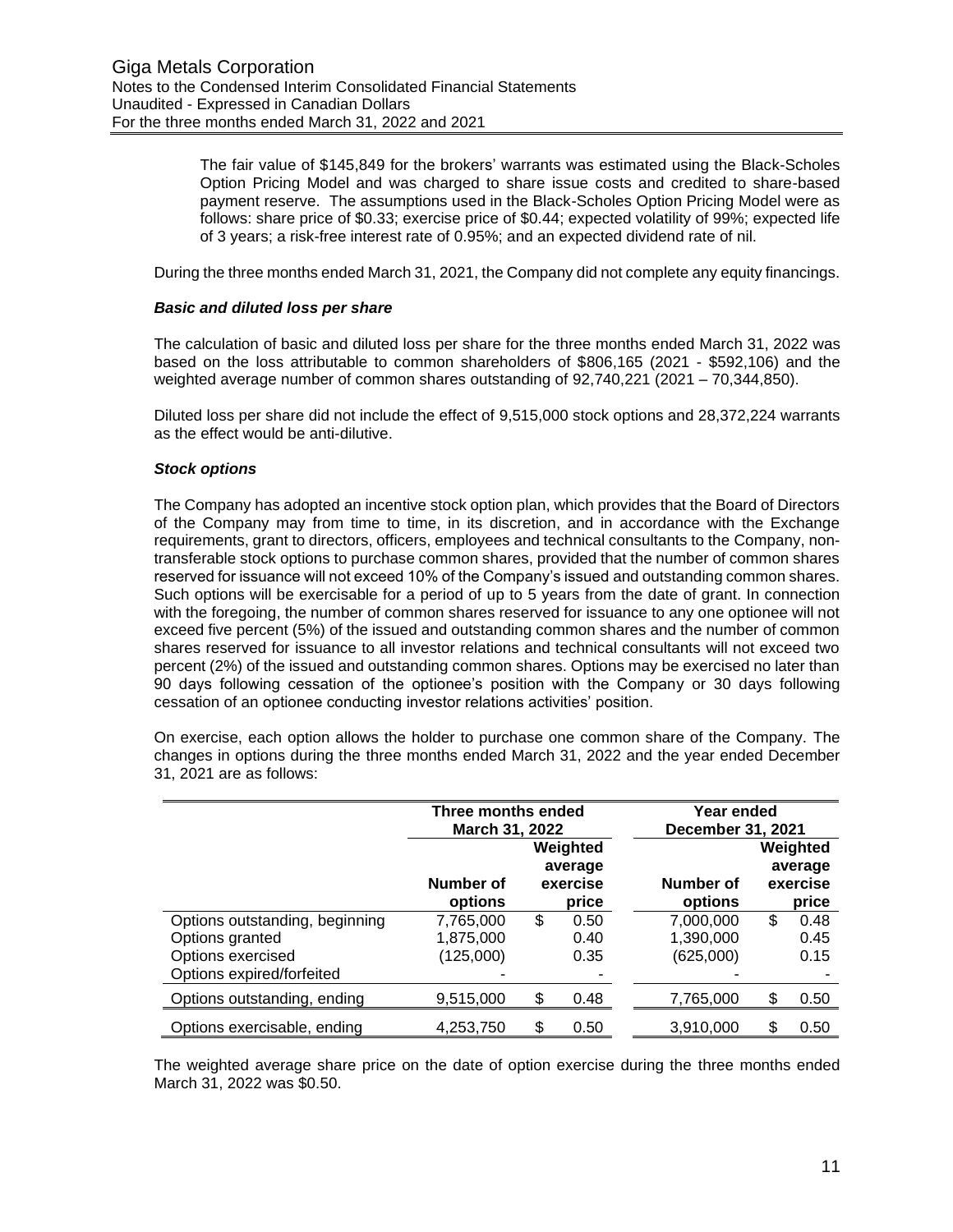|                       | <b>Weighted average</b> | <b>Number of options</b> |
|-----------------------|-------------------------|--------------------------|
| <b>Exercise price</b> | contractual life        | outstanding              |
| \$0.30                | 2.32 years              | 50,000                   |
| \$0.35                | 1.64 years              | 50,000                   |
| \$0.40                | 4.61 years              | 2,025,000                |
| \$0.45                | 4.58 years              | 1,390,000                |
| \$0.52                | 3.75 years              | 5,625,000                |
| \$0.55                | 0.85 years              | 300,000                  |
| \$0.60                | $0.57$ years            | 75,000                   |
| \$0.48                | 3.92 years              | 9,515,000                |

Details of options outstanding as at March 31, 2022 are as follows:

## *Stock-based compensation*

During the three months ended March 31, 2022, the Company granted 1,875,000 stock options (2021 – no stock options granted), the weighted average grant date fair value of the options was \$0.36 per option (2021 – \$0.44). The stock options vest as to 25% on the grant date and 25% every year thereafter. The fair value was determined using the Black-Scholes option pricing model using the following weighted average assumptions:

|                          | 2022      | 2021 |
|--------------------------|-----------|------|
| Share price              | \$0.34    | N/A  |
| Exercise price           | \$0.40    | N/A  |
| Expected life of options | 5.0 years | N/A  |
| Annualized volatility    | 112%      | N/A  |
| Risk-free interest rate  | 1.75%     | N/A  |
| Dividend rate            | 0%        | N/A  |

The expected volatility was calculated using the historical stock prices of the Company.

During the three months ended March 31, 2022, the Company recorded \$322,335 (2021 - \$143,593) of stock-based compensation to the condensed interim consolidated statement of comprehensive loss based on the vesting of stock options granted.

#### *Warrants*

On exercise, each warrant allows the holder to purchase one common share of the Company except for the 888,404 and 724,542 warrants as described below. The changes in warrants outstanding during the three months ended March 31, 2022 and the year ended December 31, 2021 are as follows:

|                                 | Three months ended<br>March 31, 2022 |    | Year ended<br>December 31, 2021 |                       |    |                              |
|---------------------------------|--------------------------------------|----|---------------------------------|-----------------------|----|------------------------------|
|                                 | Number of<br>warrants                |    | Average<br>exercise<br>price    | Number of<br>warrants |    | Average<br>exercise<br>price |
| Warrants outstanding, beginning | 15,571,982                           | \$ | 0.59                            | 240,000               | \$ | 0.70                         |
| Warrants issued                 | 12,800,242                           |    | 0.44                            | 15,571,982            |    | 0.59                         |
| Warrants expired                |                                      |    |                                 | (240,000)             |    | 0.70                         |
| Warrants outstanding, ending    | 28,372,224                           | \$ | 0.53                            | 15,571,982            | \$ | 0.59                         |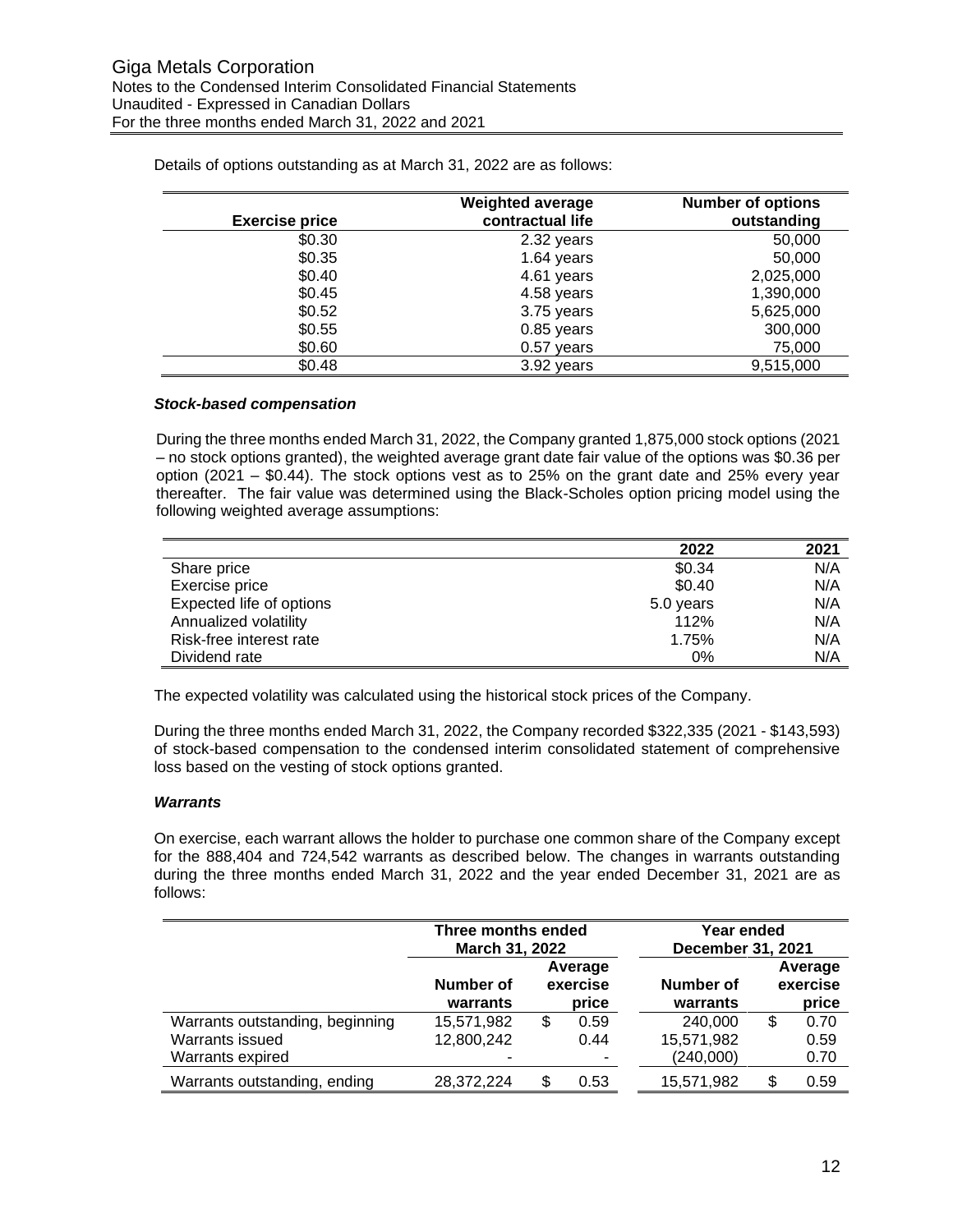| <b>Exercise price</b> | <b>Weighted average</b><br>contractual life | <b>Number of warrants</b><br>outstanding |
|-----------------------|---------------------------------------------|------------------------------------------|
| \$0.34                | 2.86 years                                  | (1)724,542                               |
| \$0.45                | 2.81 years                                  | (2)12,964,104                            |
| \$0.60                | 2.07 years                                  | 14,683,578                               |
| \$0.53                | 2.43 years                                  | 28,372,224                               |

Details of warrants outstanding as at March 31, 2022 are as follows:

## **10. Share-based payment reserve**

The share-based payment reserve records items recognized as stock-based compensation expense and the fair value of agent's warrants until such time that the stock options or warrants are exercised, at which time the corresponding amount will be transferred to share capital.

## **11. Related party transactions**

|                          | For the three months ended<br>March 31, |         |  |
|--------------------------|-----------------------------------------|---------|--|
|                          | 2022                                    | 2021    |  |
| Accounting fees          | 11,853                                  | 9,343   |  |
| Directors' fees          | 4,500                                   | 4,500   |  |
| Management fees          | 57,000                                  | 57,000  |  |
| Stock-based compensation | 250,382                                 | 113,086 |  |
|                          | 323,735                                 | 183,929 |  |

There was \$6,431 owing to related parties at March 31, 2022 (December 31, 2021 - \$1,943) included in accounts payable. The balances owing are unsecured, non-interest bearing, and have no specific terms of repayment.

Key management includes the Chief Executive Officer, the Chief Financial Officer and the directors of the Company. Compensation paid or payable to key management for services during the three months ended March 31, 2022 amounted to \$59,853 (2021 - \$57,343) for short-term benefits and \$240,962 (2021 - \$111,044) for stock-based compensation.

The Company has a month to month office sublease with a company with common directors (Note 7). During the three months ended March 31, 2022, the Company recorded office sublease income of \$7,037 (2021 – \$7,037) relating to the sublease.

## **12. Financial instruments and financial risk management**

The Company is exposed in varying degrees to a variety of financial instrument related risks. The Board of Directors approves and monitors the risk management processes, inclusive of documented investment policies, counterparty limits, and controlling and reporting structures. The type of risk exposure and the way in which such exposure is managed is provided as follows:

 $(1)$  724,542 of these warrants are exercisable into units with each unit being comprised of one common share and warrant. Each warrant within the unit entitles the holder to purchase one common share at a price of \$0.45 until February 8, 2025.

<sup>(2) 888,404</sup> of these warrants are exercisable into units with each unit being comprised of one common share and warrant. Each warrant within the unit entitles the holder to purchase one common share at a price of \$0.60 until April 23, 2024.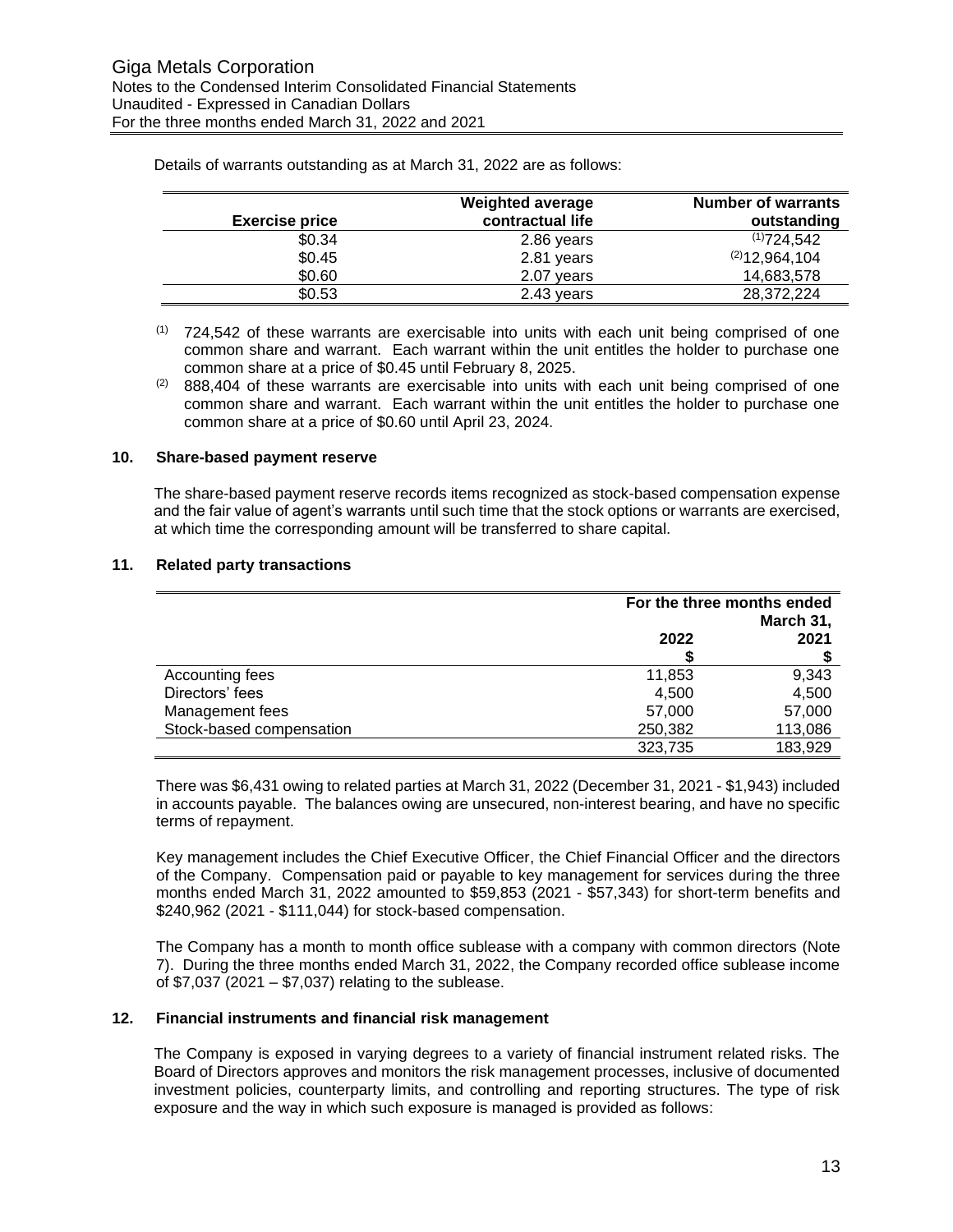## *Credit risk*

Credit risk is the risk that one party to a financial instrument will fail to discharge an obligation and cause the other party to incur a financial loss. The Company's primary exposure to credit risk is on its cash held in bank accounts and financial institutions. This risk is managed by using major banks and financial institutions that are high credit quality financial institutions as determined by rating agencies. The Company's secondary exposure to risk is on its other receivables. This risk is minimal as receivables consist primarily of refundable government taxes.

## *Liquidity risk*

Liquidity risk is the risk that the Company will not be able to meet its financial obligations as they fall due. The Company has a planning and budgeting process in place to help determine the funds required to support the Company's normal operating requirements on an ongoing basis. The Company ensures that there are sufficient funds to meet its short-term business requirements, taking into account its anticipated cash flows from operations and its holdings of cash and cash equivalents as well as the timing of British Columbia mining tax credits.

Historically, the Company's sole source of funding has been the issuance of equity securities for cash, primarily through private placements. The Company's access to financing is always uncertain. There can be no assurance of continued access to significant equity funding.

|                                        | <b>Within one</b><br>year |         | <b>Between one</b><br>and five<br>years |        |   |         |  | More than<br>five years |
|----------------------------------------|---------------------------|---------|-----------------------------------------|--------|---|---------|--|-------------------------|
| Trade payables and accrued liabilities |                           | 272,104 |                                         |        | S |         |  |                         |
| Lease obligation                       |                           | 105,302 |                                         |        |   |         |  |                         |
| Loan                                   |                           |         |                                         | 40,000 |   |         |  |                         |
| Asset retirement obligations           |                           | -       |                                         |        |   | 425,000 |  |                         |
|                                        |                           | 377.406 |                                         | 40.000 | S | 425,000 |  |                         |

The following is an analysis of the contractual maturities of the Company's liabilities as at March 31, 2022:

## *Foreign exchange risk*

Foreign currency risk is the risk that the fair values of future cash flows of a financial instrument will fluctuate because they are denominated in currencies that differ from the respective functional currency. The Company has exposure to foreign exchange risk with respect to its cash balances. As at March 31, 2022, the Company had cash held in US dollars of US\$29,970 and Brazilian Reals of R\$208,366.

#### *Interest rate risk*

Interest rate risk is the risk that the fair value of future cash flows of a financial instrument will fluctuate because of changes in market interest rates. The Company does not have any significant interest rate risk.

## *Other price risk*

Other price risk is the risk that the fair value of a financial instrument changes due to market risks other than foreign exchange risk or interest rate risk. The Company has no exposure to this risk.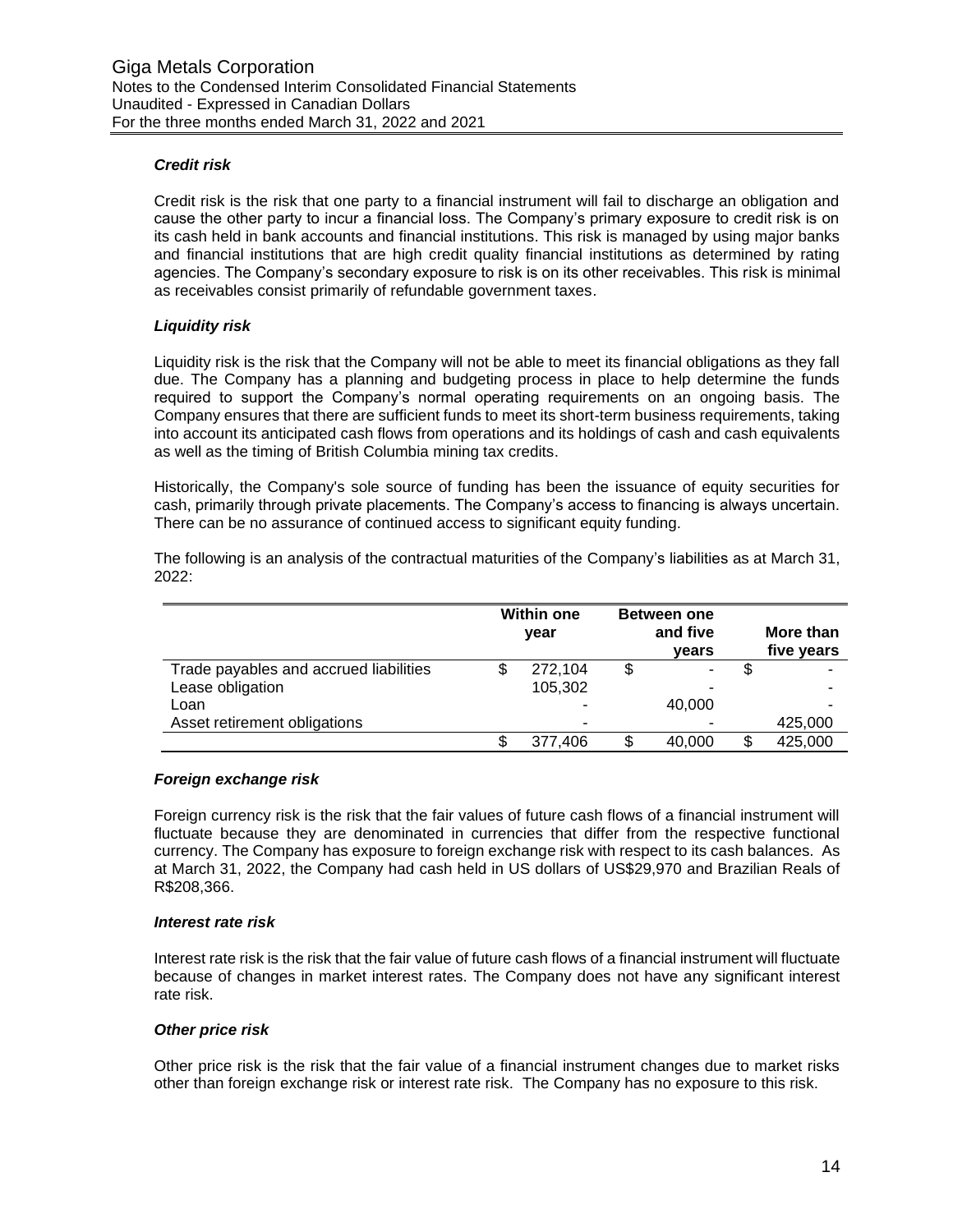## **Classification of financial instruments**

Financial assets included in the consolidated statement of financial position are as follows:

|                                           | March 31,<br>2022 | December 31,<br>2021 |
|-------------------------------------------|-------------------|----------------------|
|                                           |                   |                      |
| Amortized cost:                           |                   |                      |
| Interest receivable and other receivables | 9.974             | 4,305                |
| <b>Reclamation deposits</b>               | 424.000           | 424,000              |
| Fair value through profit or loss:        |                   |                      |
| Cash and cash equivalents                 | 4,106,058         | 1,493,365            |
|                                           | 4,540,032         | 1,921,670            |

Financial liabilities included in the consolidated statement of financial position are as follows:

|                                        | March 31,<br>2022 | December 31,<br>2021 |
|----------------------------------------|-------------------|----------------------|
| Amortized cost:                        |                   |                      |
| Trade payables and accrued liabilities | 272,104           | 341,225              |
| Lease obligation                       | 105,302           | 129,212              |
| Loan                                   | 40,000            | 40,000               |
|                                        | 417.406           | 510,437              |

## *Fair value*

The fair value of the Company's financial assets and liabilities approximates the carrying amount. Financial instruments measured at fair value are classified into one of three levels in the fair value hierarchy according to the relative reliability of the inputs used to estimate the fair values. The three levels of the fair value hierarchy are:

- Level 1 Unadjusted quoted prices in active markets for identical assets or liabilities;
- Level 2 Inputs other than quoted prices that are observable for the asset or liability either directly or indirectly; and
- Level 3 Inputs that are not based on observable market data.

The following is an analysis of the Company's financial assets measured at fair value as at March 31, 2022 and December 31, 2021:

|                           | As at March 31, 2022 |  |         |  |         |  |
|---------------------------|----------------------|--|---------|--|---------|--|
|                           | Level 1              |  | Level 2 |  | Level 3 |  |
| Cash and cash equivalents | 4,106,058            |  | -       |  |         |  |
| Total                     | 4,106,058            |  | -       |  |         |  |

|                           |                | As at December 31, 2021 |         |  |         |  |  |
|---------------------------|----------------|-------------------------|---------|--|---------|--|--|
|                           | Level 1        |                         | Level 2 |  | Level 3 |  |  |
| Cash and cash equivalents | ,493,365       |                         |         |  |         |  |  |
|                           |                |                         |         |  |         |  |  |
| Total                     | 1,493,365<br>S |                         |         |  |         |  |  |